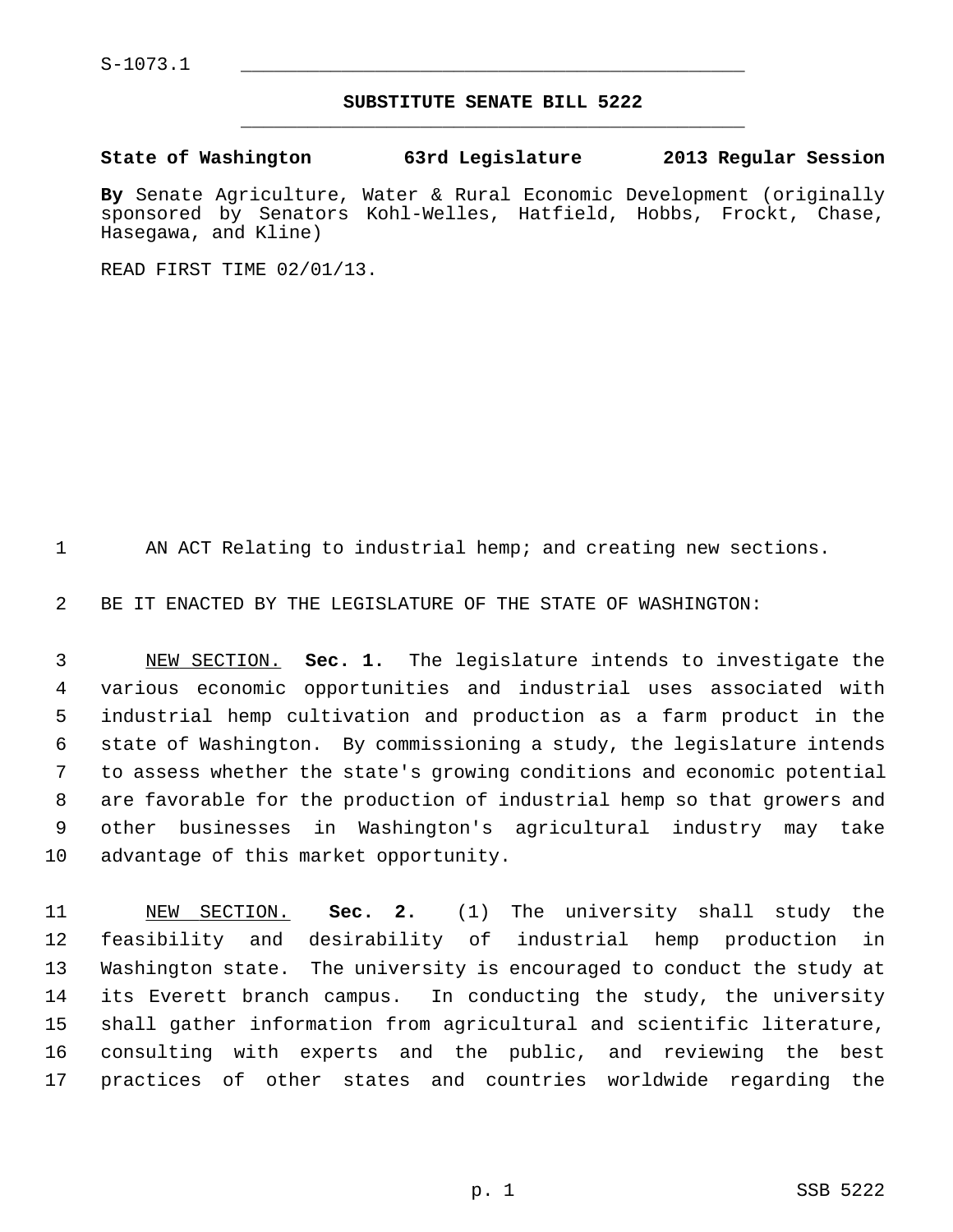1 development of markets for industrial hemp and hemp products. The 2 study must include an analysis of:

 3 (a) The market economic conditions affecting the development of an 4 industrial hemp industry in the state;

 5 (b) The estimated value-added benefit that Washington's economy 6 would reap from having a developed industrial hemp industry in the 7 state;

 8 (c) Whether Washington soils and growing conditions are appropriate 9 for economically viable levels of industrial hemp production;

10 (d) An analysis of the agronomy research being conducted worldwide 11 relating to industrial hemp varieties, production, and utilization, 12 including its use for erosion control;

13 (e) An analysis of other legislative acts, experiences, and 14 outcomes around the world regarding industrial hemp production;

15 (f) Recommendations for any legislative actions necessary to 16 encourage and support the development of an industrial hemp industry in 17 the state of Washington.

18 (2) The university shall report its findings to the legislature by 19 January 14, 2014.

20 (3) The definitions in this subsection apply throughout this 21 section unless the context clearly requires otherwise:

22 (a) "Hemp products" includes all products made with or derived from 23 industrial hemp including, but not limited to, cloth, cordage, fiber, 24 food, fuel, paint, paper, particleboard, plastics, seed, seed meal and 25 seed oil for consumption, and certified seed for cultivation if the 26 seeds originate from industrial hemp varieties.

27 (b) "Industrial hemp" means all parts and varieties of the plant 28 cannabis sativa, cultivated or possessed by a licensed grower, whether 29 growing or not, that contain a tetrahydrocannabinol concentration of 30 point three percent or less by weight, except that the THC 31 concentration limit of point three percent may be exceeded for licensed 32 industrial hemp seed research.

33 (c) "Tetrahydrocannabinol" or "THC" means the natural or synthetic 34 equivalents of the substances contained in the plant, or in the 35 resinous extractives of, cannabis, or any synthetic substances, 36 compounds, salts, or derivatives of the plant or chemicals and their